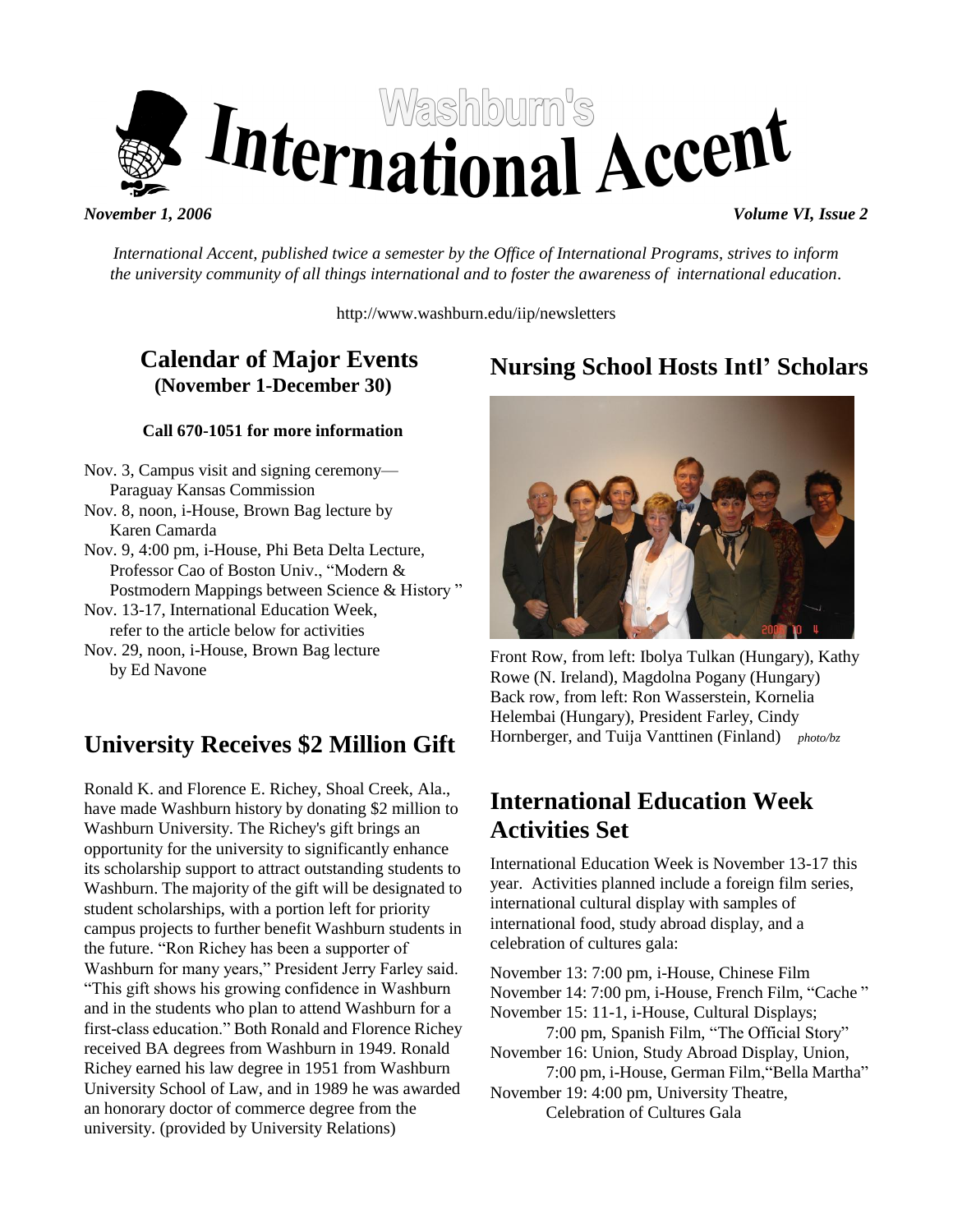### **Faculty International Activities**

**Richard Donner**, Assistant Professor, Social Work, used his summer Sweet Sabbatical to conduct research and interview personnel in the social service field from the Netherlands and Sweden to better understand how both of these countries provide services to children with serious emotional problems and their families. At the end of his sabbatical he traveled to Montreal, Canada, and presented his recently co-authored paper on the issues of adoption and custody for same sex couples, at the 1<sup>st</sup> International Conference on LGBT Human Rights, attended by people from 140 countries across the globe.

**Norma Juma**, Assistant Professor, School of Business, attended the 51<sup>st</sup> International Council for Small Business (ICSB) World Conference which was held in Melbourne, Australia in June 2006. The conference drew well over 400 delegates from 53 countries. Dr. Juma's paper titled ‗*The Relationship between Intellectual Capital and New Venture Performance: An Empirical Investigation of the Moderating Role of the Environment*' won the best paper award in the Intellectual Property Track, the JDR Legal Award. This award came with a plague and a cash reward of \$1000. It is a great honor to win this highly coveted award.

**Judith Lynne McConnell-Farmer**, Professor of Education, was the coordinator of, and presented papers at, two Round Tables (weekly conferences), Oxford University, Oxford, U.K. These Round Tables focus on literacy, birth to adulthood, and child psychology. Since 2003, McConnell-Farmer has coordinated eight Round Tables at Oxford University, and three more Round Tables are planned for 2007.

**Gordon McQuere**, Dean of the College of Arts and Sciences, **Miguel Gonzalez-Abbellas**, Associate Professor of Spanish, and **Tina Williams**, Study Abroad Coordinator, traveled to Mexico October 15-21 to visit several partnership schools in the CONAHEC consortium. CONEHAC, which stands for the Consortium of North American Higher Education Collaborative, is a network of 62 universities in Mexico, 18 in Canada, and 45 in the US. Washburn has been involved in this program for five years and has exchanged nearly 20 students.

**Edward Navone,** Professor of Art, participated in the Gerard Manley Hopkins International Summer School at Monasterevin, Ireland, where he exhibited his suite of drawings inspired by Dante's Inferno. He also gave two gallery talks about his involvement with Dante's famous work and how he paired the situations discussed therein with a satirical reflection on our own times. The series done between 1982 and 1985 earned Navone an Artist Fellowship Award from the Mid America Artist's Alliance/National Endowment for the Arts. These works have been exhibited in numerous venues in the United States. The recent exhibition was the first of his "Inferno" in Europe.

**Bassima Schbley,** assistant professor, Social Work, presented a paper this summer at St. John's University in York, England. She was invited to return and present on the same topic at other universities in England. Her presentation, which was very well received, addressed how to provide clinical services and communicate with Middle- Eastern children and their families. Many professional contacts were made during this visit, which could result in exchange programs between Washburn and European institutions.

**Michael Stoica**, Professor or Marketing, and **Robert Boncella**, Professor of Information System, traveled to China along with seven area business leaders and entrepreneurs October 12-23. Their visit included Shanghai, Wuhan, Xi'an, and Beijing, where they had training and meetings with local business leaders and toured companies and cultural sites. Their stop in Shanghai and Wuhan were coordinated and hosted by the Shanghai Star training group and Wuhan University of Science and Technology (WUST), respectively. WUST is one of Washburn's sister schools in China.

**Tina Williams**, Study Abroad Coordinator, participated in the Rotary International Group Study Exchange (GSE) to Paraguay and Argentina for four weeks last summer. The GSE program of the Rotary Foundation is a unique cultural and vocational exchange opportunity for young professionals. While in Paraguay she worked with the Kansas Paraguay Partners and its counterpart the Comité Paraguay Kansas to establish an exchange agreement between several universities in Paraguay and Washburn.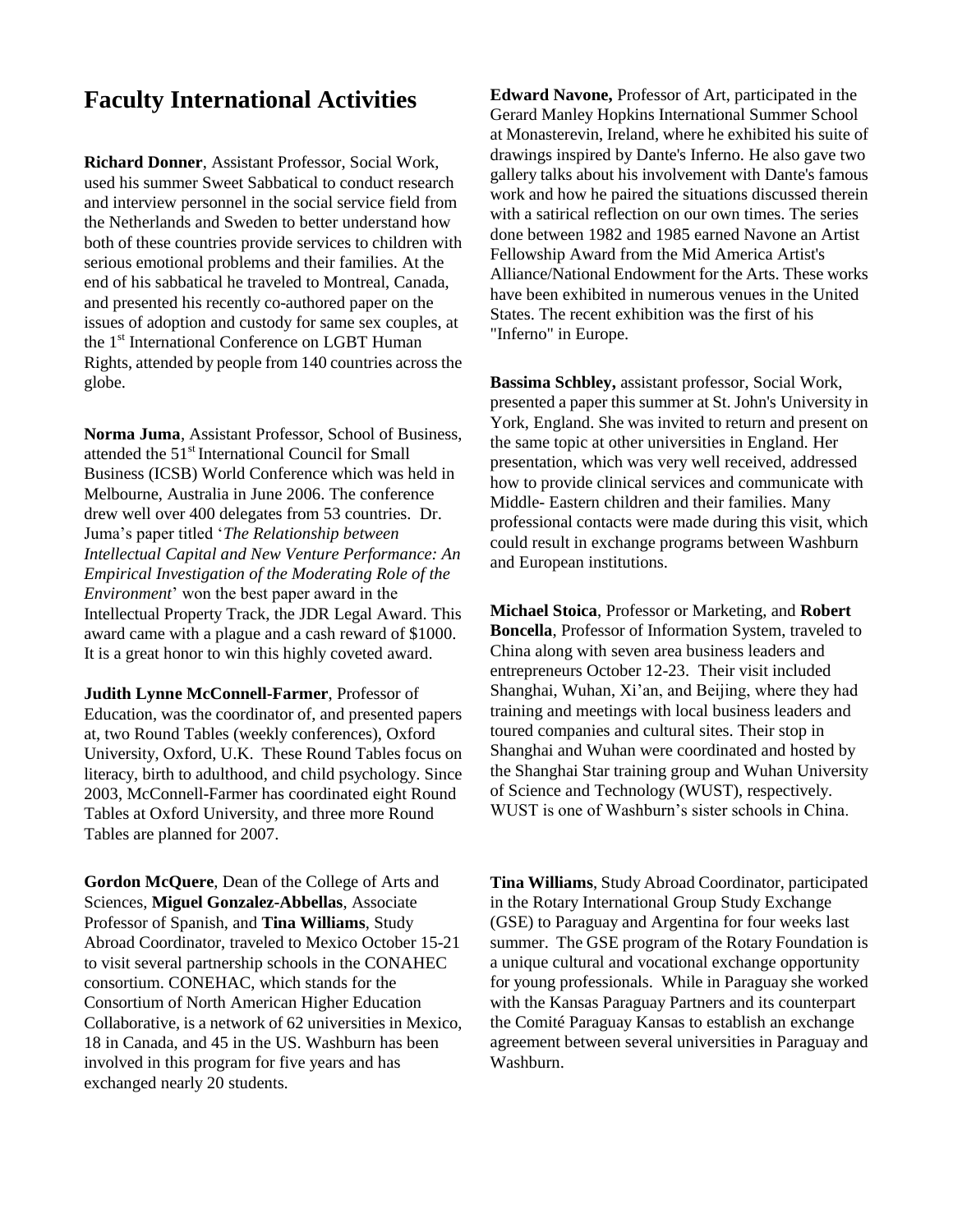# **Law Students Enjoying Utrecht**

This past summer the four of us spent six weeks in the Netherlands while taking two law courses— Comparative American-Dutch Legal Systems and International Commercial Arbitration—at the University of Utrecht, a charming mid-size city with a colorful history dating back to 1122 A.D., located about forty kilometers south of Amsterdam. Each course, which ran three weeks apiece, was co-taught by one faculty member from Washburn School of Law and one from the University of Utrecht. Much of our learning also occurred outside of the classroom. The program immersed all of us in another culture, requiring us to be out of our element, and allowing debate with individuals who do not hold the same belief systems or social structure. This experience will help us relate the law to all of our future clients because we now understand how varied different cultures can be. The Washburn-Utrecht study abroad program has proved to be an invaluable learning experience, both inside the classroom and out, that has equipped each of us with a greater understanding of the law's role in our global society. Our six weeks in Utrecht demonstrated the law's power to transcend borders and politics, and has given all of us the tools and the courage to strive to use the law to achieve something greater than us all. (by Taylor Hight, Shawn Jurgensen, Amy Taylor, and Jennifer Zook)

**Bods Abroad**



*photo by J. Wangler*

Washburn University Men's Basketball traveled to China August 12-21 and had four games with Zhejiang University, Zhejiang Normal University, and Shanghai Normal University (two games), respectively, and

achieved a 4-0 record. About sixty Washburn alums, friends, and university officials traveled with the team. The group visited Hangzhou, Jinhua, and Shanghai.

### **From the Desk of …**

#### *Tina Williams, Study Abroad Coordinator*

Two new faculty-led study abroad programs will depart over the winter intersession. Margaret Wood, Professor of Sociology and Anthropology, will lead a group of 13 students to Mexico's Yucatan Peninsula to Discover the Ancient Maya. Rick Ellis, Director of the Learning in the Community Office, will lead a group of students to Nicaragua to participate in a service project. Faculty members who are interested in learning more about how to develop and lead a program abroad are invited to attend the next Faculty-Led Study Abroad Workshop, which will be held on February  $8<sup>th</sup>$ , 2007 from 4:00-5:00pm in the International House. For more information regarding study abroad, contact Tina Williams at 670-2095 o[r tina.williams1@washburn.edu.](mailto:tina.williams1@washburn.edu)

### *Heidi Staerkel, International Student Coordinator*

It is my pleasure to introduce this year's International Club (I-Club) leadership to you – President, Novica Lazarevski (Macedonia); Vice President, Ezgi Gulec (Turkey); Treasurer, Sherzod Kadirov (Uzbekistan) and Public Relations Coordinator, Kanwal Baluch (Pakistan/Saudi Arabia). They are striving to further the objective of the I-Club, which is to ―…make the international presence more visible on campus and help build stronger ties between international students, American students and the Topeka community." In particular, this group of emerging international leaders is focusing on encouraging more American students to get involved in the I-Club, thereby promoting greater cultural exchange between international and American students. If you haven't yet, we encourage you to become a connected and active part of the I-Club!

In other news, International Education Week is coming up November 13-17! You are invited to join us for several events, such as international displays at the International House on Nov. 15, foreign films in the evenings and a special "Celebration of Cultures" gala on November 19 at 4 p.m. at the Andrew J. and Georgia